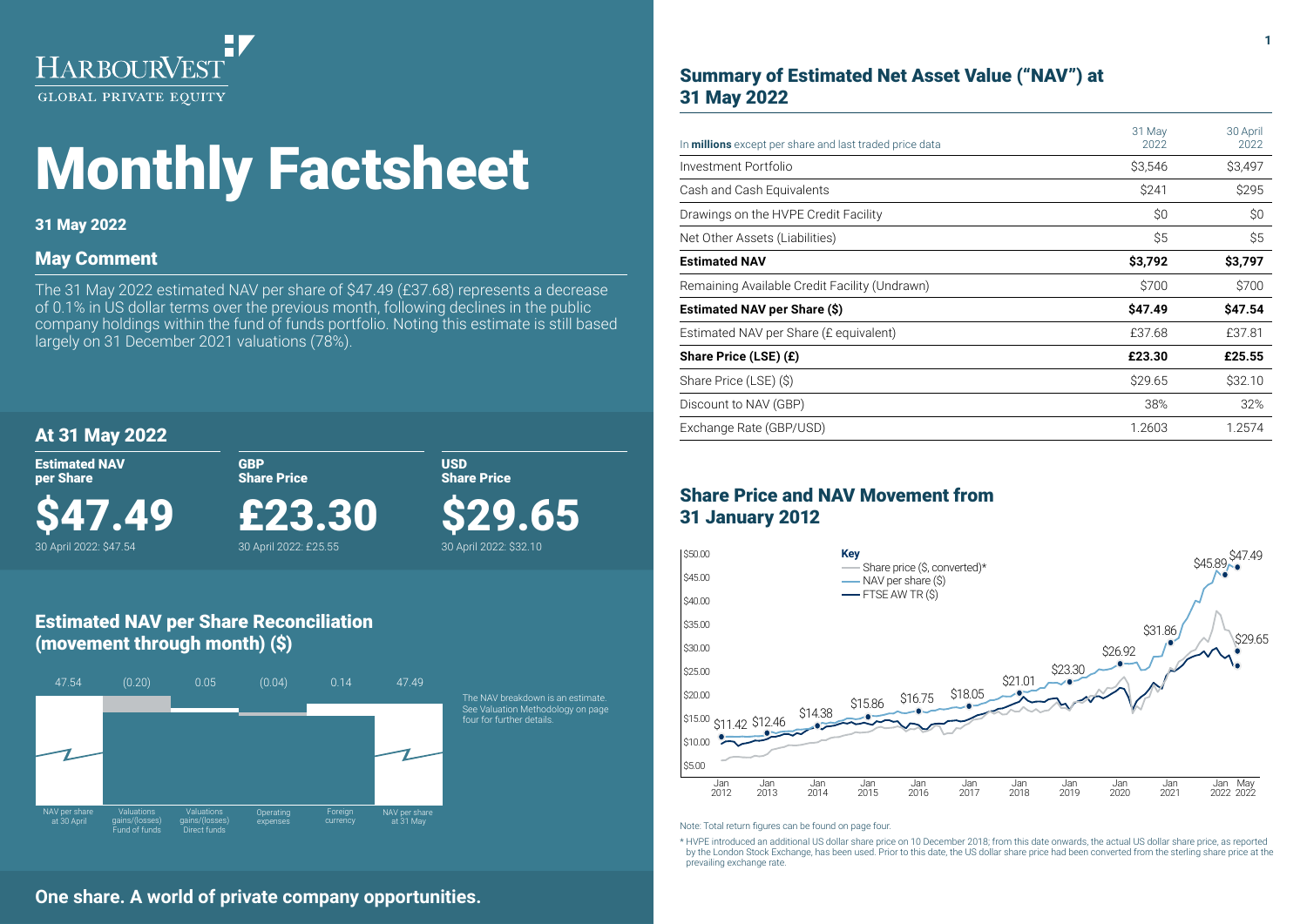## The Private Equity Cycle

HVPE invests in and alongside HarbourVest-managed funds which focus on primary fund commitments, secondary investments and direct co-investments in operating companies. These in turn drive a steady pace of direct and indirect investment into private company opportunities. These investments develop and grow over a period of several years, before being exited. Proceeds from these distributions then provide the fuel for new commitments and the lifecycle continues.

## Month ended 31 May 2022



## **Investments** (Investment Phase)

In May, the majority of capital calls from underlying partnerships (by value) were for buyout investments at 75%, with venture investments representing a further 23%. Of the total amount called, 57% had a US investment focus and 32% had a European focus.

## Top Five Investing Managers

| Manager                       | Amount<br>invested |
|-------------------------------|--------------------|
| H.I.G. Capital                | \$2.2m             |
| <b>KLAR Partners</b>          | \$1.3m             |
| <b>Trive Capital</b>          | \$1.2m             |
| <b>IK Investment Partners</b> | \$1.2m             |
| <b>02 Investment Partners</b> | $$1 \, 0m$         |

Please note that the amounts above represent capital calls to the underlying managers for investments, and may differ from the amount invested by HVPE into HarbourVest funds.

## **May** (Mature Phase)

During May there were a total of 18 M&A transactions and IPOs across HVPE's underlying portfolio, compared to April's 15, and a last 12-month average of 36. These were broken down into 17 M&A transactions and one IPO.

## Top Five Distributing Managers

| Partnership                          | Total<br>proceeds<br>in month | Manager's largest<br>distribution in<br>month (company) |
|--------------------------------------|-------------------------------|---------------------------------------------------------|
| <b>Index Ventures</b>                | \$2.0m                        | Undisclosed                                             |
| <b>AE Industrial Partners</b>        | \$1.7m                        | <b>BHI</b>                                              |
| <b>Quadrant Private Equity</b>       | \$1.3m                        | Arg Group<br>Enterprise                                 |
| Innova Capital                       | \$1.2m                        | Trimo                                                   |
| <b>Bain Capital Partners</b><br>Asia | \$1.2m                        | Hugel                                                   |

Please note that these distributions from general partners represent proceeds to HarbourVest funds, and may differ to the amount actually received by HVPE.

## 12 Month Cash Flow (\$m)

### 1 June 2021 to 31 May 2022

|Capital calls to HabourVest funds ■ Distributions from HabourVest funds ■ Return of capital

![](_page_1_Figure_18.jpeg)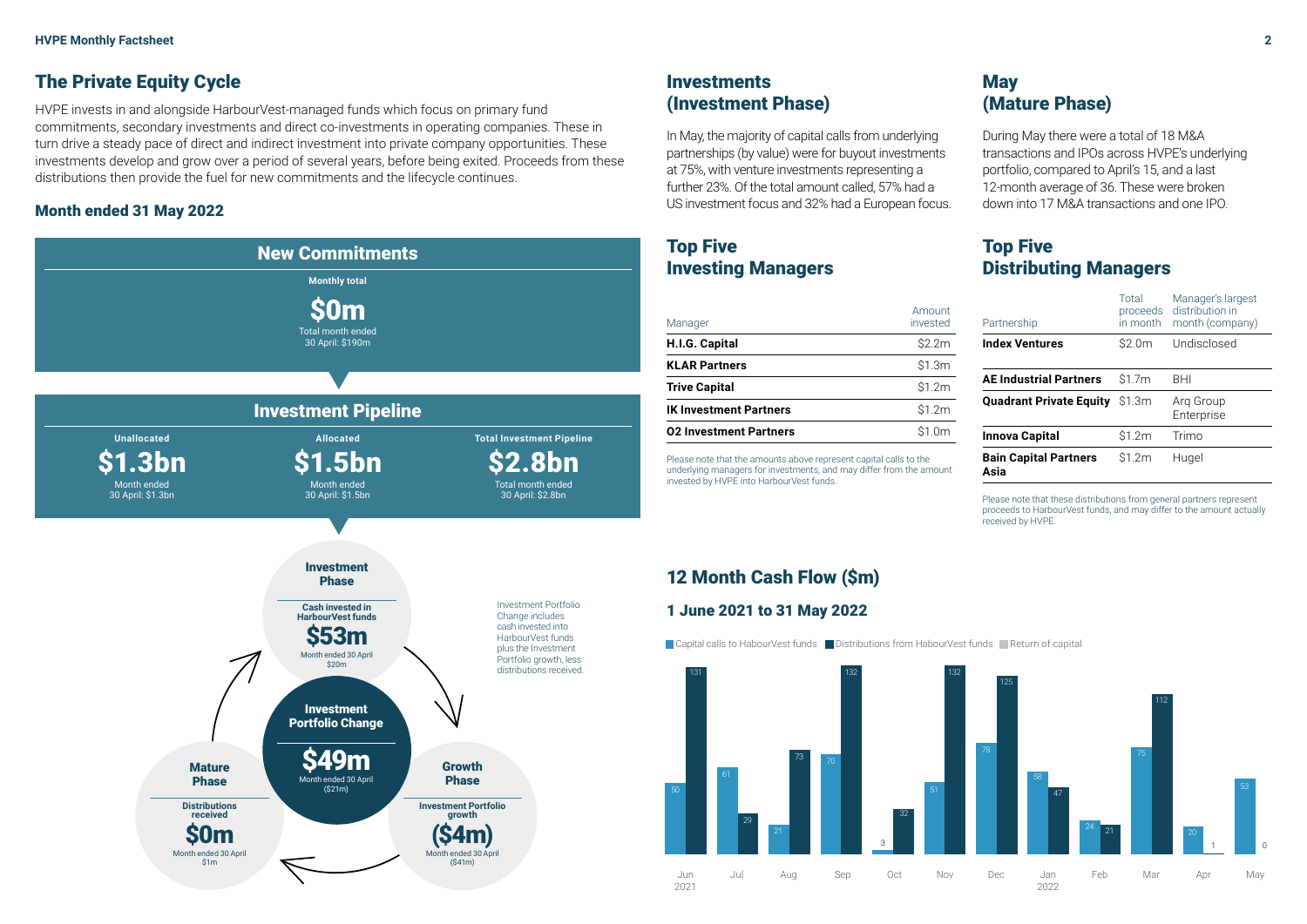## Diversification at 31 May 2022

Consistent with HVPE's investment objective, the Investment Manager strives to manage risk through diversification within the portfolio.

![](_page_2_Figure_3.jpeg)

real assets.

![](_page_2_Figure_5.jpeg)

Other 1%

## Managing HVPE

#### Credit facility

If future investments exceed distributions for a sustained period, it is important that HVPE is able to access funding as required to meet any shortfall.

At 31 May 2022, HVPE had a cash balance of \$241 million and access to the full \$700 million on its credit facility.

#### HarbourVest Partners ("HVP") Fund-level borrowing

At 31 May 2022, HVPE's share of HVP fund-level borrowing, on a look-through basis, was \$490 million. Please refer to hvpe.com/portfolio/financialresources/ for further details.

#### Investment Pipeline and commitment ratios

The Board and Investment Manager make reference to three key ratios when assessing the Company's commitment levels, as shown

## Total Commitment Ratio at 31 May 2022

(Total exposure to private markets investments as a percentage of NAV)

| Investment Portfolio + Investment Pipeline | S6.337m |
|--------------------------------------------|---------|
| Divided by the NAV                         | S3.792m |
| (12 month range: 146% to 167%)             | 167%    |

## Rolling Coverage Ratio at 31 May 2022

#### (A measure of medium-term commitment coverage)

| Cash + Available Credit Facility (\$) + Current Year Estimated Realisations (\$) | S1.735m |
|----------------------------------------------------------------------------------|---------|
| Divided by the next 36 months' estimated investments                             | S2.709m |
| (12 month range: 64% to 115%)                                                    | 64%     |

## Commitment Coverage Ratio at 31 May 2022

#### (Short-term liquidity as a percentage of total Investment Pipeline)

| Cash + Available Credit Facility   | S941m   |
|------------------------------------|---------|
| Divided by the Investment Pipeline | S2.791m |
| $(12$ month range: 34% to 43%)     | 34%     |

#### **Notes:**

The diversification by net asset value analysis is based on the fair value of the underlying investments, as estimated by the investment manager. Diversification by stage, phase, and geography is based on the estimated net investments within HVPE's co-investment funds. Industry diversification is based on the reported value of the underlying company investments for both fund of funds and co-investment funds. Some of the funds held in HVPE ha geography, strategy, and industry may change as additional investments are made and existing investments are realised. By phase, mature includes vintage years pre-2013, growth includes vintage years 2013 to 2017, and inves

Industrial & Transport 11% Business Services & Other 11% **Energy & Cleantech** 5% Media & Telecom 4%